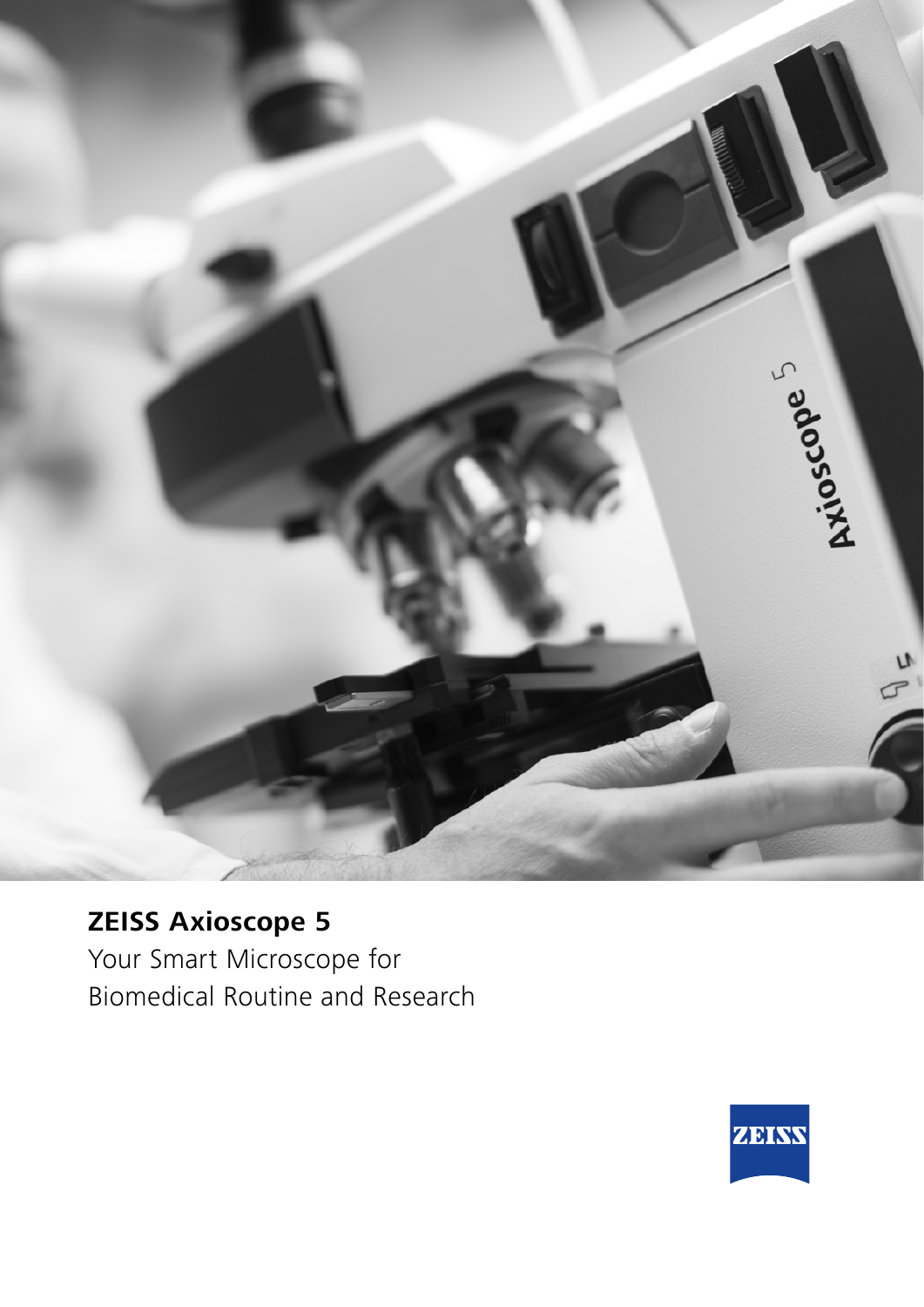# **ZEISS Axioscope 5**

# Your Smart Microscope for Biomedical Routine and Research

This smart microscope system teams Axioscope 5 with a high-performance LED light source and a sensitive, standalone microscope camera to document your samples in transmitted light or fluorescence – all in one go. In particular, it's never been easier to acquire fluorescent images consisting of up to four different channels. Now, instead of going through that tedious process of at least 15 steps with a manual microscope, all you have to do is push a button.



Snap images without taking your hands off the microscope



Axioscope 5's high quality optics deliver brilliant images of your sample. In addition, this smart, encoded microscope facilitates digital documentation enormously, and

without getting in the way of your established workflow in the lab. You'll work more efficiently, save time and produce high contrast images with the very best resolution.



Mink Uterus Endometrium Epithelial Cells, vimentin – red, F-actin – green, nucleus – blue; acquired with ZEISS Axioscope 5, Colibri 3 and Axiocam 202 mono in stand-alone mode, objective: Plan-Apochromat 40×/0.95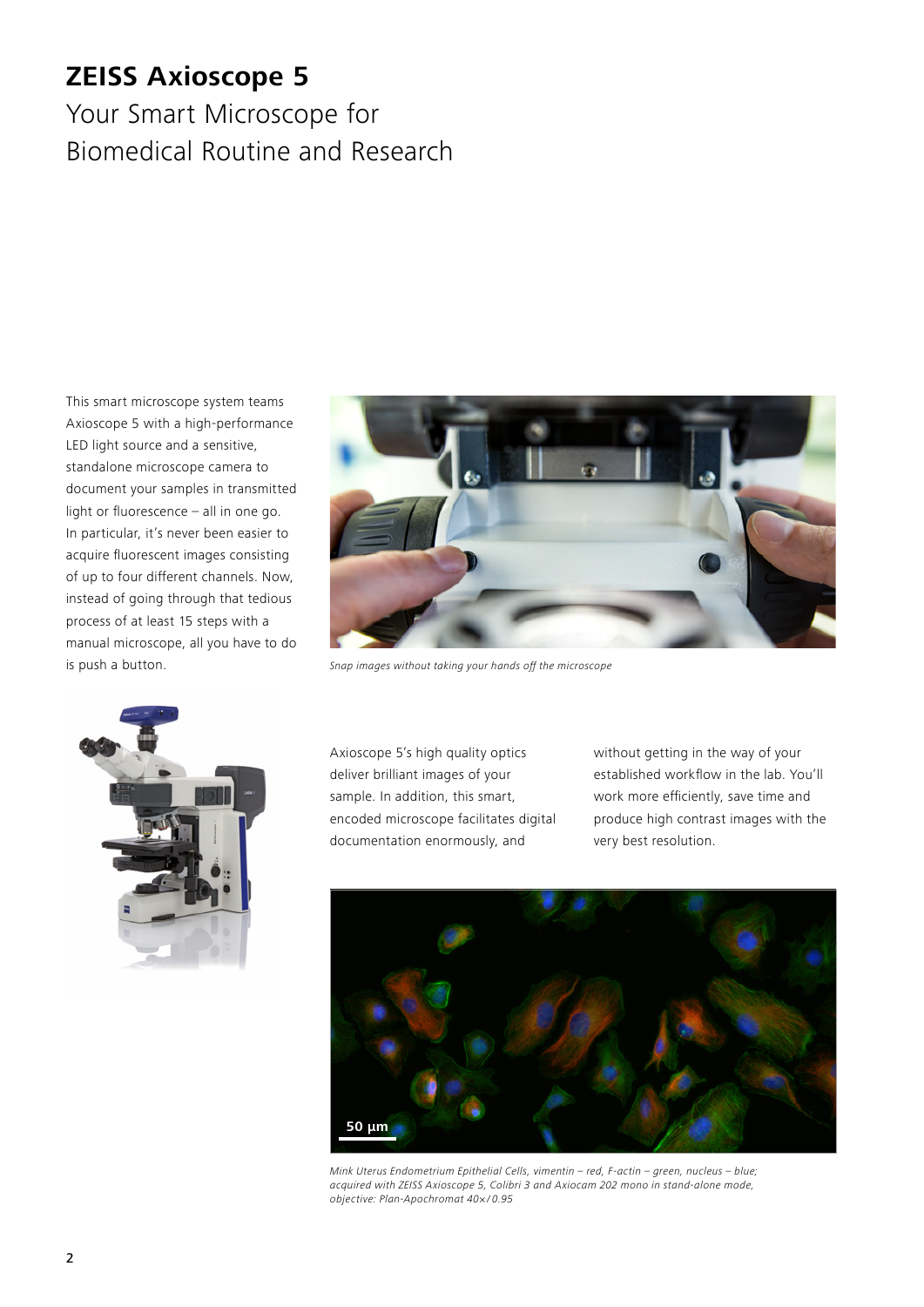

Chromosome specimen (human). Giemsa stain, objective: Plan-Apochromat 63× / 1.4



Renal tissue (human). Trichrome stain, objective: Plan-Apochromat 40× / 0.95

#### Histological specimen (human). CDx immunohistological stain; Red: immunoreactive antigens in cytoplasm; Blue: nuclear counterstaining Ziehl-Neelsen-Färbung, objective: EC Plan-Neofluar 63× / 0.95 Korr.

### **Capture Multichannel Fluorescence Images with Just One Click**

Acquiring fluorescent images has never been so easy. Using Axioscope 5 in conjunction with its LED light source Colibri 3, you have the perfect setup for easy multichannel fluorescence documentation. Switch effortlessly between the channels for UV, blue, green and red excitation. Just select the relevant channels and press Snap. The system then takes over and automatically adjusts the exposure time, acquires the image, switches the channel and starts again. So there you have it in one go: your overlayed multichannel fluorescence image, complete with a scale bar – even without a PC.

### **Enjoy Fast Digital Documentation with Smart Microscopy**

Axioscope 5 makes documenting your specimens very efficient. The color impression shows up in the camera image exactly the same as it appears through the eyepieces. The smart Axioscope 5 system makes automatic adjustments for illumination and white balance to keep digital documentation easy. All you have to do is focus on your sample, press the ergonomic Snap button on the microscope, and that's it. Acquiring high quality images with high color fidelity has never been easier – and quicker.

### **Visualize Your Sample Clearly and Effortlessly**

Axioscope 5 uses its transmitted white light LED to provide powerful illumination with high color reproductivity. You will clearly see the subtle differences in your sample. And experience all the advantages of LED illumination properties such as stable color temperature, low energy consumption and long lifetime. Axioscope 5 comes with a light intensity manager that produces uniform brightness at all magnifications so adjusting lamp brightness when you change magnification is a thing of the past. That saves you time and reduces eye fatigue, too.